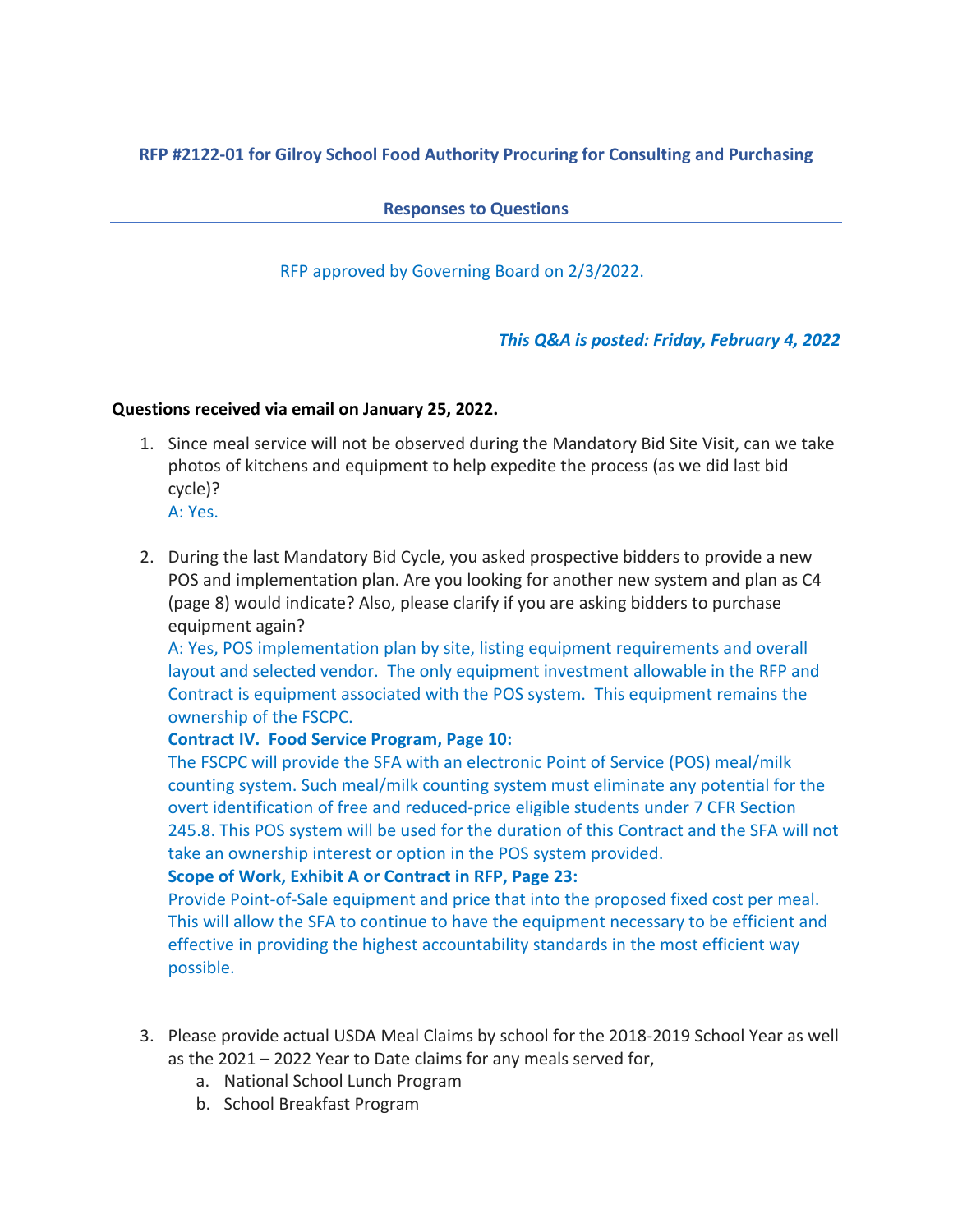- c. Seamless Summer Feeding Option
- d. CACFP

A: We are not requesting an analysis of our Cafeteria Fund as part of this RFP. The RFP has provided the number of meals by category, (NSLP, SBP, CACFP, Seamless Summer and Non-Program Sales) and requested a price per meal. Quoted price per meal should include all food, supplies and any other costs incurred by the respondent, including menu planning, marketing, on-site consultants and POS system. Meaning no other expenses will be charged to the district

4. If Catering or Vending programs are offered, please provide an annual revenue total to use.

A: \$2,500 included in Non-Program Sales on Exhibit B

- 5. Please provide Student Enrollment data by school with Free & Reduced eligibility for the 2019, 2020, 2021, and 2022 School Years. A: This information is available on<https://data1.cde.ca.gov/dataquest/> However, please see attached for the latest data not posted on the website (2021-22 Certified CBEDS).
- 6. Which Schools participate in the Community Eligibility Programs currently, the schools' ISP, and plans for future schools? A: Please refer to proposed contract, Exhibit A, Scope of Work, Page 21.
- 7. Please provide the Year-End Food Service Program Financial Report for the 2018-2019 School Year as well as 2020-2021 School Year A: Please see the attached Unaudited Actuals. Look for Form 13, in each year. The data is also available on this website: <https://agendaonline.net/public/Agency.aspx?PublicAgencyID=181&AgencyTypeID=1> Search key word: Unaudited Actuals.
- 8. Please provide any District Expenses the Food Service Program covers including,
	- a. SFA Employee Wages
	- b. SFA Employee Benefits
	- c. SFA Direct Expenses
	- d. SFA Indirect Expenses

A: The RFP does not ask for an analysis of the current program or staffing levels. Indirect cost rates can be found at CDE's website: <https://www.cde.ca.gov/fg/ac/ic/index.asp>

The indirect cost rate for GUSD in 2021-22 is 3.94%, which is lower than the Statewide average of 5.48%.